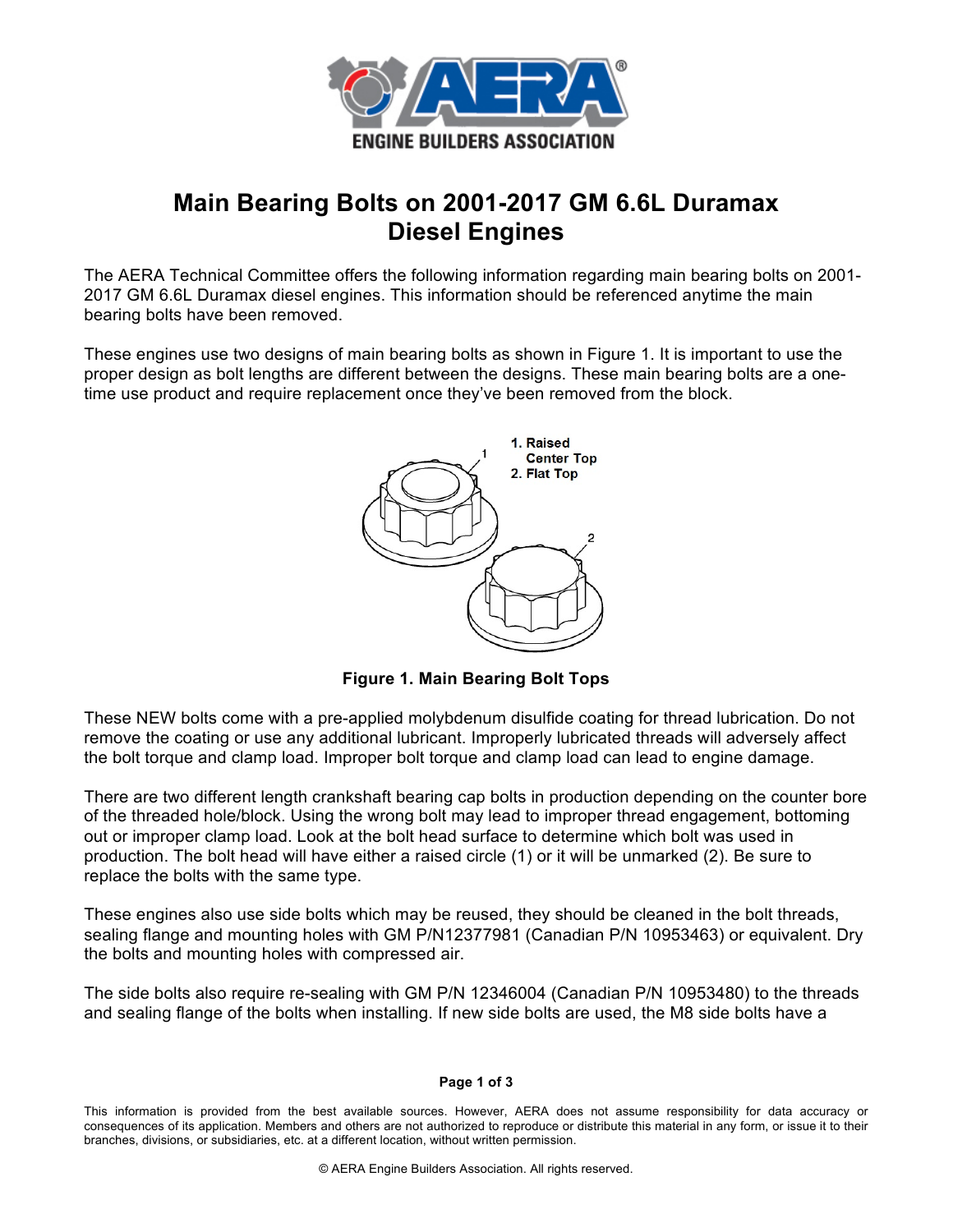

sealant patch applied to the bolt flange to prevent engine block oil leakage and require a different torque. Follow the steps below to install the crankshaft and bearing bolts.



**Figure 2. Main Bearing Bolt Torque Sequence**

- 1. Tighten bolts in sequence to 72 FT/LBS (98 Nm).
- 2. Tighten bolts in sequence to 97 FT/LBS (132 Nm).
- 3. Tighten bolts in sequence an additional 60 degrees using J 45059 meter.
- 4. Apply GM P/N 12346004 (Canadian P/N 10953480) to the threads and sealing flange of the side bolts and torque in sequence to 52 FT/LBS (70 Nm). If new side bolts are used, torque those new bolts to 58 FT/LBS (78 Nm).

## **Page 2 of 3**

This information is provided from the best available sources. However, AERA does not assume responsibility for data accuracy or consequences of its application. Members and others are not authorized to reproduce or distribute this material in any form, or issue it to their branches, divisions, or subsidiaries, etc. at a different location, without written permission.